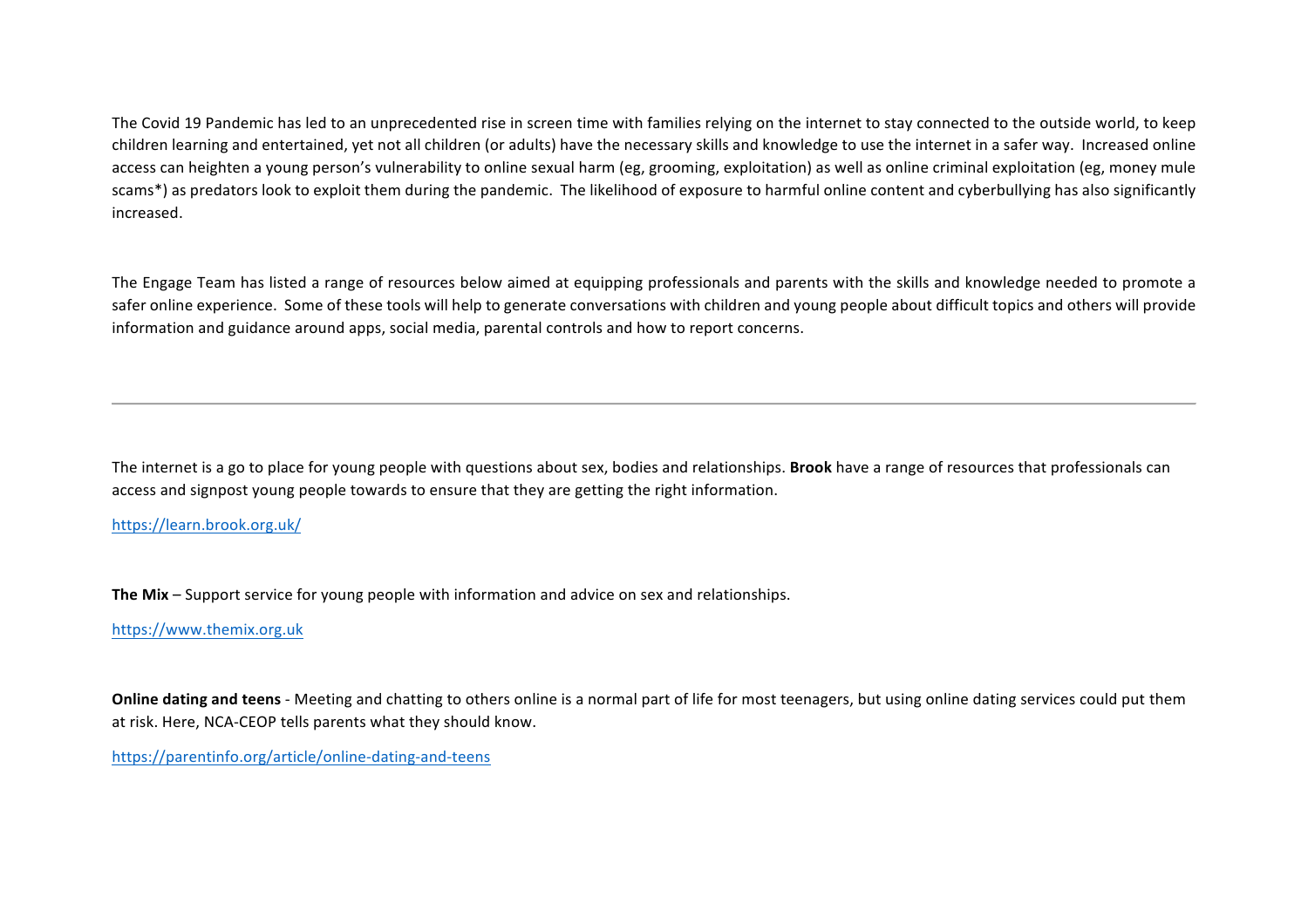### Online risks for LGBTQ+ young people

https://parentinfo.org/article/meeting-others-the-particular-challenges-for-lgbtq-children

**Sexting and sending nudes** – including how to report a sexual image or video.

Advice to help you understand the risks and support a child if they've been sending, sharing or receiving nude images.

https://www.nspcc.org.uk/keeping-children-safe/online-safety/sexting-sending-nudes/

#### **Unsolicited nudes: advice for teens**

Unsolicited nude image sharing is when people share unwanted nudes. Young people have told us that this can feel 'normal' because it happens a lot, but that definitely doesn't make it okay.

Our new article for teens includes advice on what they can do if they receive an unwanted nude.

Keep them safe: an interactive CSE (child sexual exploitation) learning tool developed by PACE for parents and professionals.

https://paceuk.info/training/keep-them-safe/

\*What is a money mule scam? - Criminals are targeting young people through Snapchat and Instagram promising that they can make hundreds of pounds in minutes by becoming a money mule.

https://www.moneyadviceservice.org.uk/blog/money-mules-what-are-they-and-could-you-fall-victim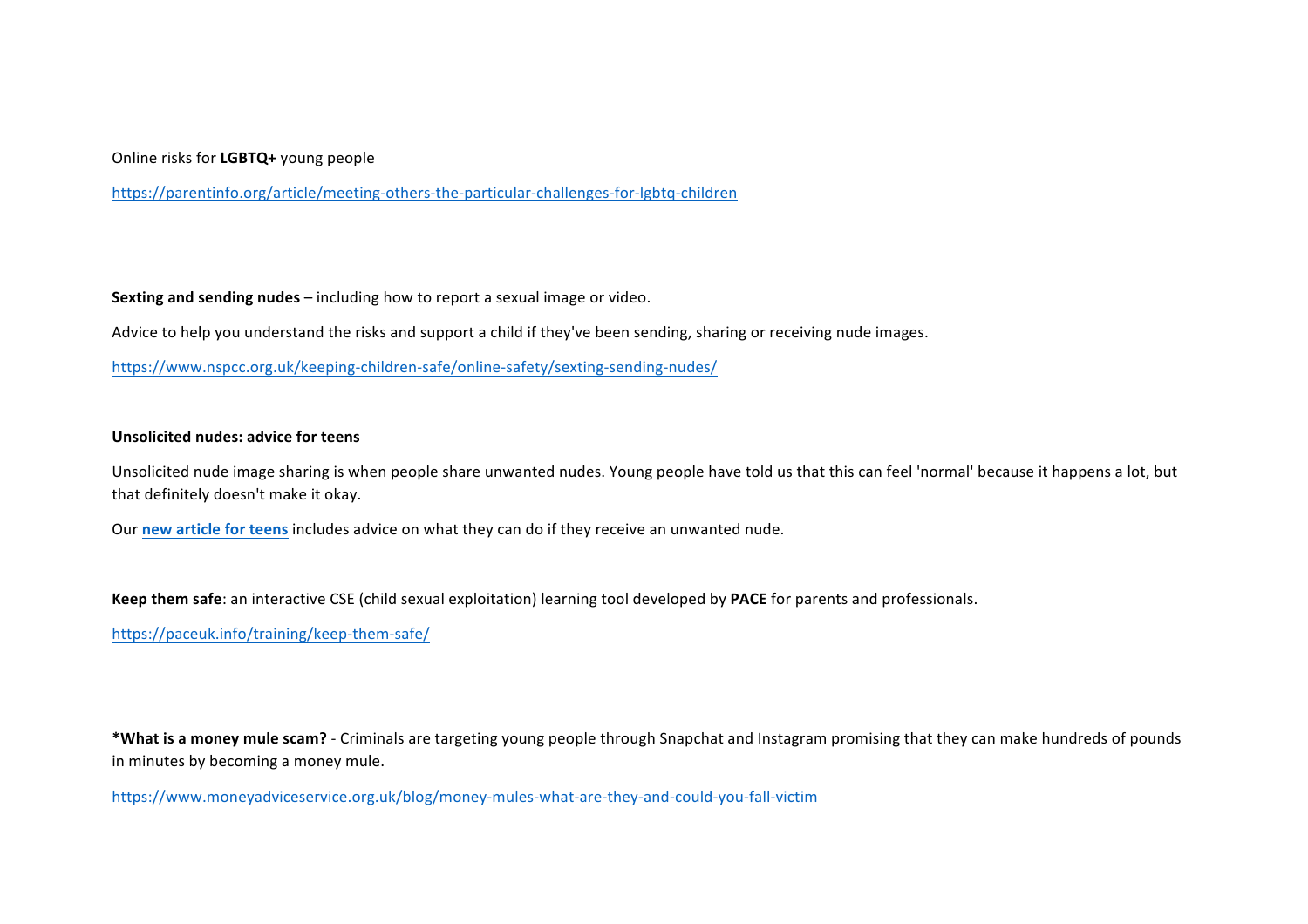#### **Online gaming risks – Murder Games (Breck Bednar).**

These three short films tackle the issues around online grooming and safety and are aimed at Key Stage 3 and 4 students. Teacher and student notes accompany the clips which are designed to sensitively generate discussion about the events that led to the death of Breck Bednar.

https://www.bbc.co.uk/programmes/articles/45gYLBM5qwZdRmH0g4Z5TVV/murder-games-student-and-teacher-notes

**CEOP/Think You Know** have created this page to support parents during COVID-19 and the closure of schools. Each fortnight, they will be releasing new home activity packs with simple 15 minute activities you can do with your child to support their online safety at a time when they will spending more time online at home.

https://www.thinkuknow.co.uk/parents/support-tools/home-activity-worksheets?utm\_source=Thinkuknow&utm\_campaign=03cb8440df-TUK\_ONLINE\_SAFETY\_AT\_HOME\_24\_03\_20&utm\_medium=email&utm\_term=0\_0b54505554-03cb8440df-54987897

TikTok – Learn how to set privacy and safety settings on the TikTok social platform to help your child have a safer experience.

https://www.internetmatters.org/blog/2020/04/16/tik-tok-app-safety-what-parents-need-to-know/

Who knows more about the online world, parents or kids? Get the whole family together and take the **O2 NSPCC Parents vs Kids quiz**. You can play on an Amazon Echo, or on your mobile, desktop or tablet. See who knows the most about the online world, and learn a bit more about staying safe.

https://www.o2.co.uk/help/nspcc/parents-vs-kids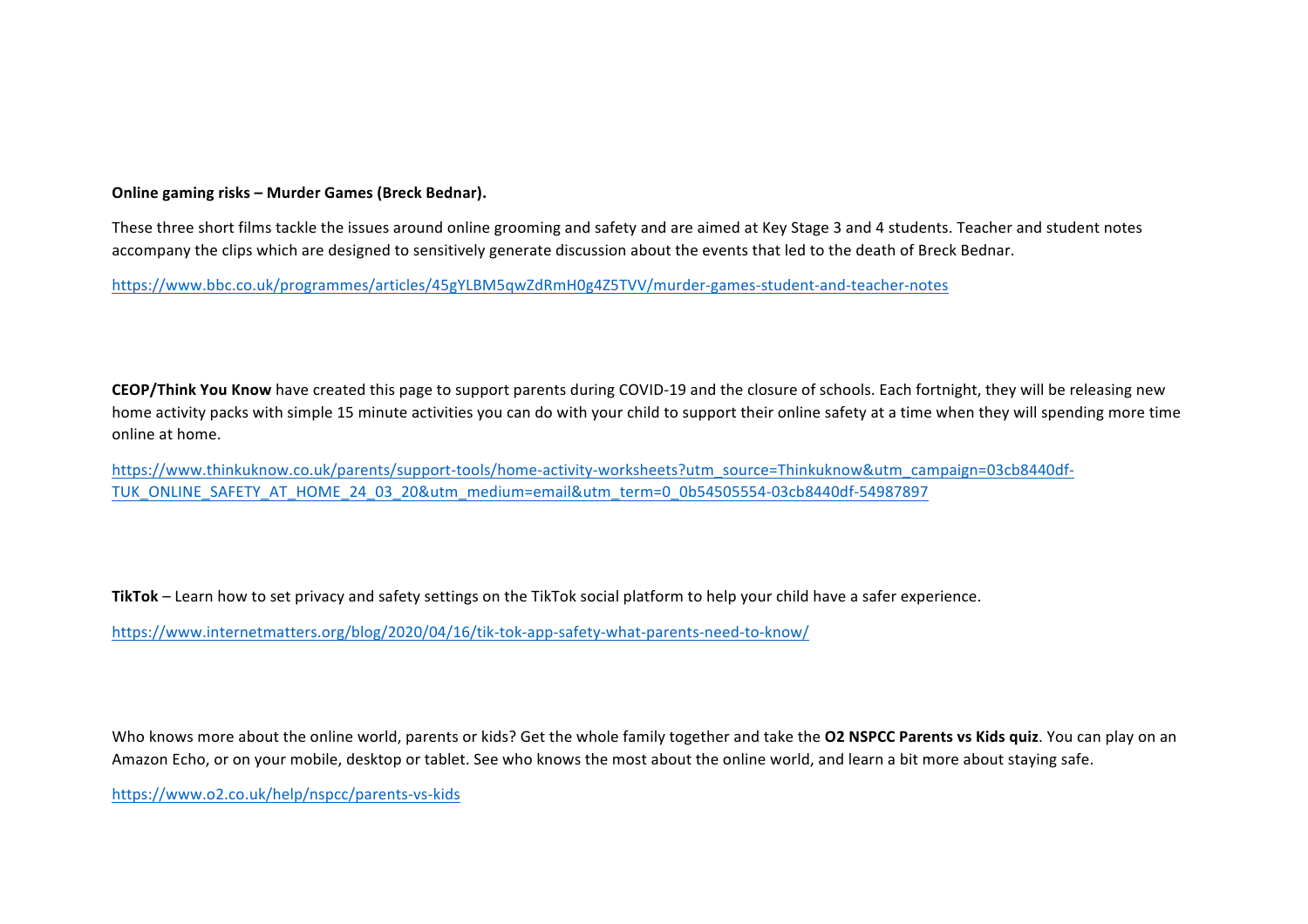Ready for your child to have their first phone – read this first.

https://www.o2.co.uk/help/nspcc/my-childs-first-phone

**NSPCC Net Aware** -Look here for advice on social networks, apps and gaming. Really easy search facility with up to date info.

https://www.net-aware.org.uk/

For practical advice on privacy settings, parental controls and more there is also an online safety Advice Line 0808 800 5002

## **Government publication.**

Coronavirus (COVID-19): support for parents and carers to keep children safe online

https://www.gov.uk/government/publications/coronavirus-covid-19-keeping-children-safe-online/coronavirus-covid-19-support-for-parents-and-carers-tokeep-children-safe-online

**Online family agreement template** – have a family meeting, get some rules negotiated then document it on this handy sheet.

https://static-www.o2.co.uk/sites/default/files/2020-01/O2\_NSPCC\_Family\_Agreement\_Template\_v4.pdf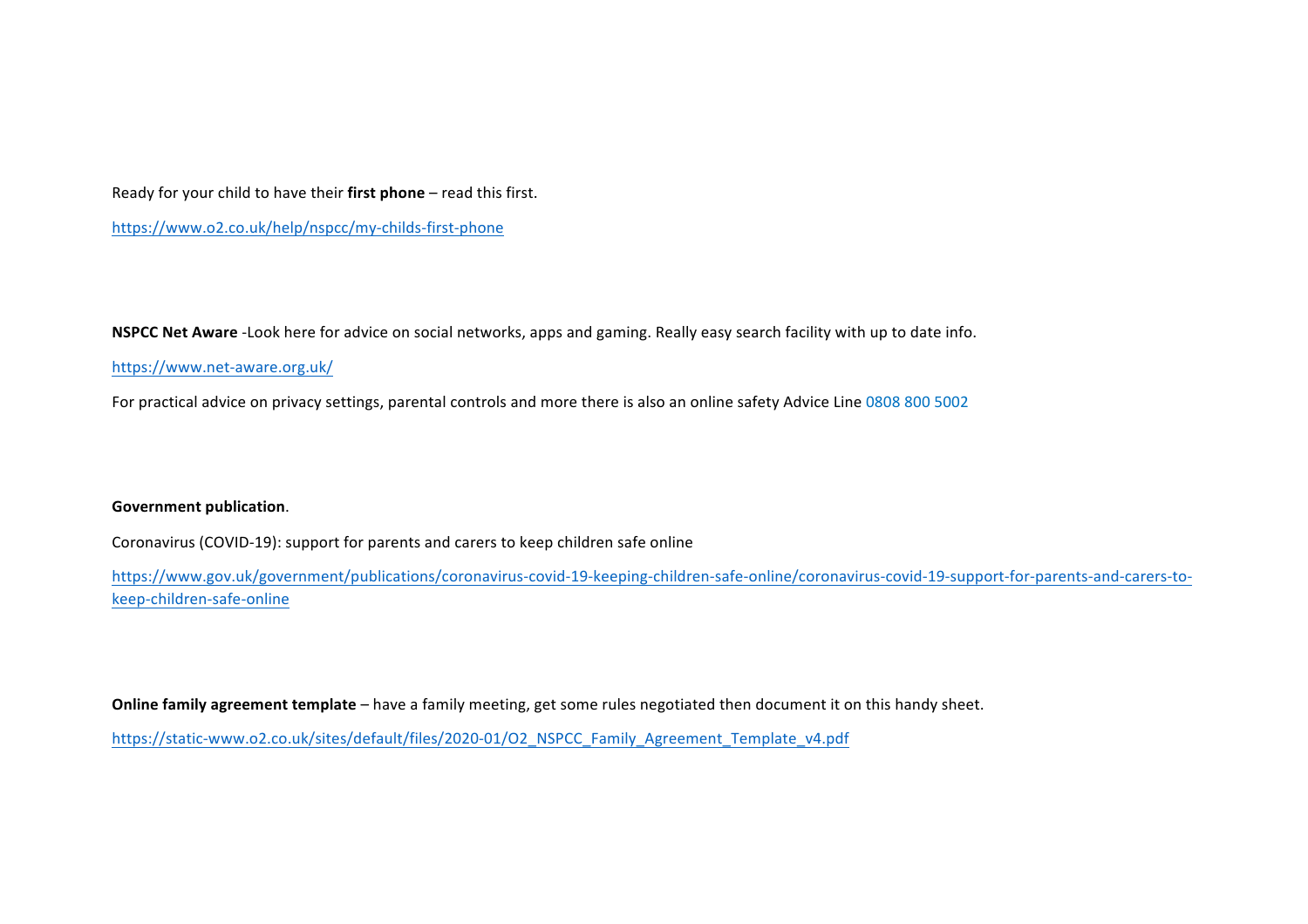Online safety advice broken down into age ranges.

https://www.internetmatters.org/advice/

Online safety advice from **NSPCC**

https://www.nspcc.org.uk/keeping-children-safe/online-safety/

**Internet Matters** – A useful tool showing how to set parental controls across a range of devices and websites.

http://www.internetmatters.org/parental-controls/interactive-guide/

Parent Info – Expert information for parents about building their child's resilience both online and off. Produced by NCA-CEOP and Parent Zone. This free service can be embedded on to your child's school website

www.parentinfo.org. and https://parentinfo.org/ for more help and advice for families in a digital world

Young people can report a concern about online grooming or sexual abuse to CEOP at www.ceop.police.uk/safety-centre/ and get support from a specialist Child Protection Advisor.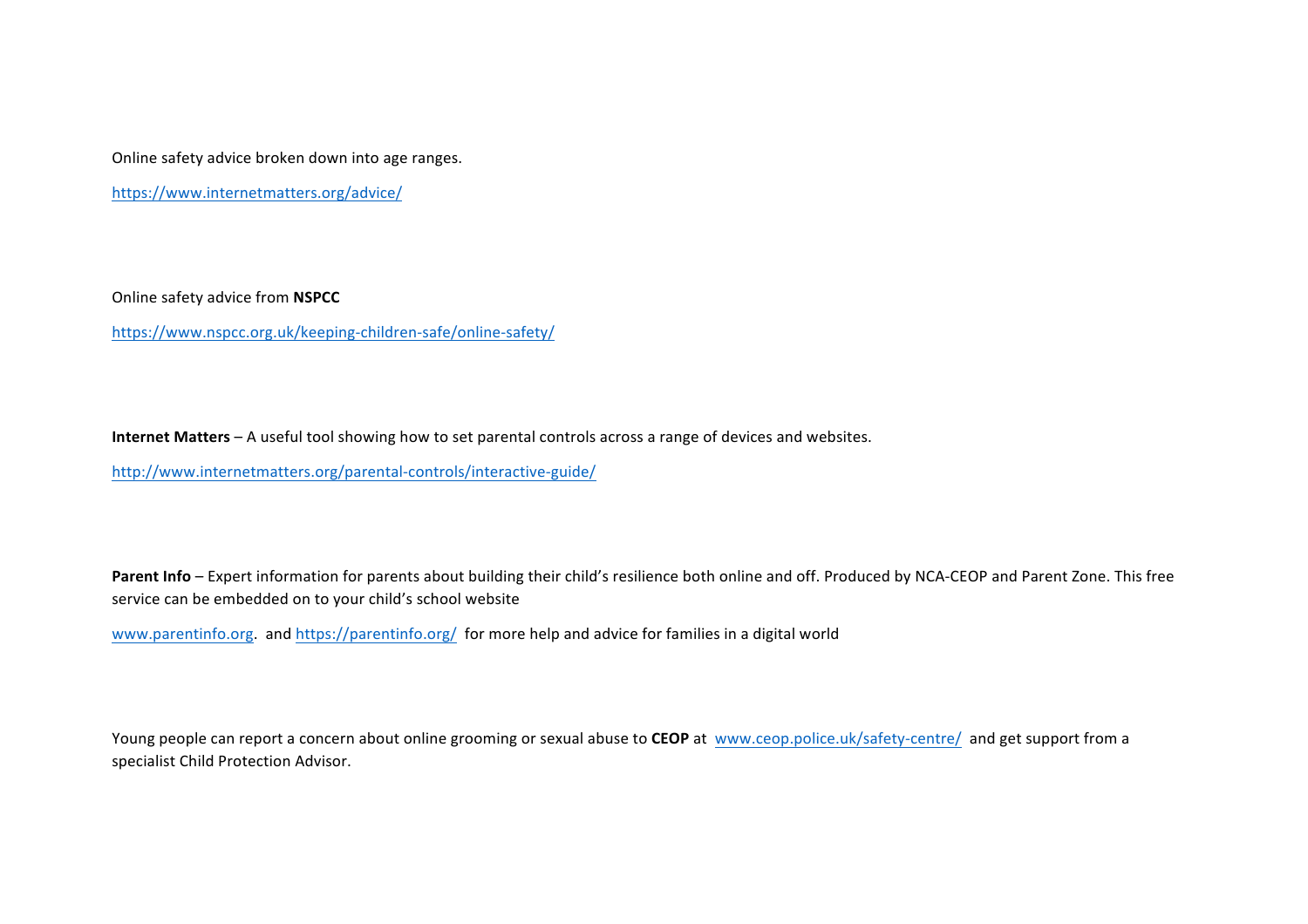Guidance on how to capture and report intel/information for families and professionals. https://www.csepoliceandprevention.org.uk/sites/default/files/Guidance%20Cap%20Intel%20Toolkit.pdf

## **Video chat during isolation: new for parents and carers**

Two new Parent Info articles look at some of the things parents and carers should think about to make sure their child's experience of video chat is safe and fun

- Video chatting: a guide for parents and carers of primary school-age children
- Video chatting: a guide for parents and carers of secondary school-age children

## **Lucy Faithful Foundation**

The **Parents Protect! website** has plenty of information and resources on how to keep children safe from sexual abuse, including our **family safety plan** and **SMART rules for - parents and carers to share with children** and **each other**.

Their confidential **Stop It Now! helpline** is available to anyone with questions or concerns about child sexual abuse prevention, including parents and professionals – call **0808 1000 900** (9am-9pm Monday-Thursday, 9am-5pm Friday).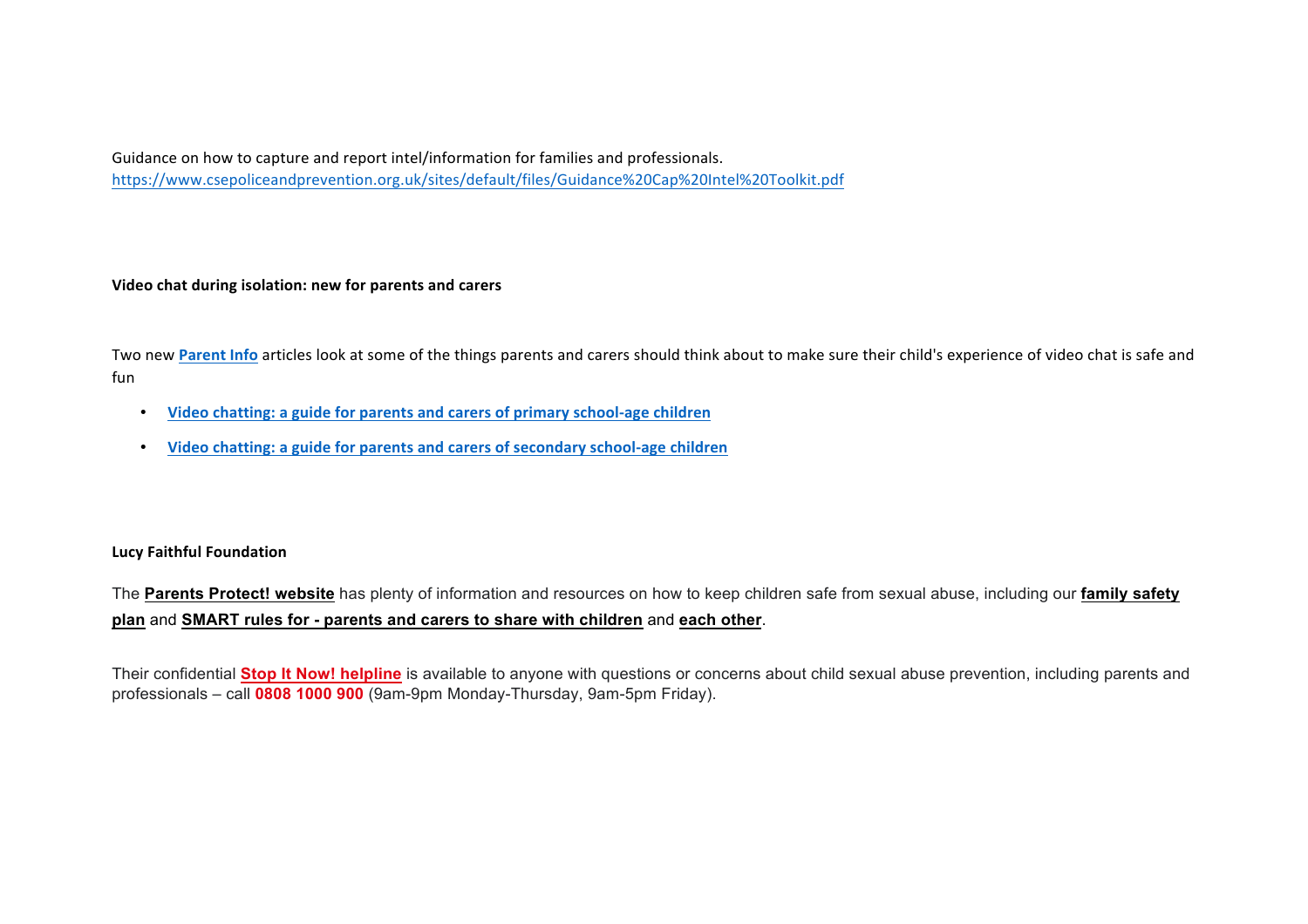**Cerebra** provides an internet safety guide for parents with children who have learning disabilities and Autism. This contains information around grooming and online criminality, as well as links to support around helping children think about what is, or is not ok in their digital relationships.

Learning Disabilities, Autism and Internet Safety - Cerebra

Think You Know- an animation for children with learning difficulties about staying safe online- Mild to moderate learning difficulties https://www.thinkuknow.co.uk/parents/Support-tools/Films-to-watch-with-your-children/Josh\_and\_Sue\_original/

Think You Know- an animation for children with learning difficulties about staying safe online- Moderate to severe learning difficulties https://www.thinkuknow.co.uk/parents/Support-tools/Films-to-watch-with-your-children/Josh\_and\_Sue\_original1/

To end on a positive we have included a link to 9 ways the internet can be good for children and young people.

https://parentinfo.org/article/9-ways-the-internet-can-be-good-for-your-children

# **Guidance and research**

- **Staying Safe Online** (Stonewall and Childnet)
- **Keeping Children Safe in Education 2020 draft guidance** (DfE)